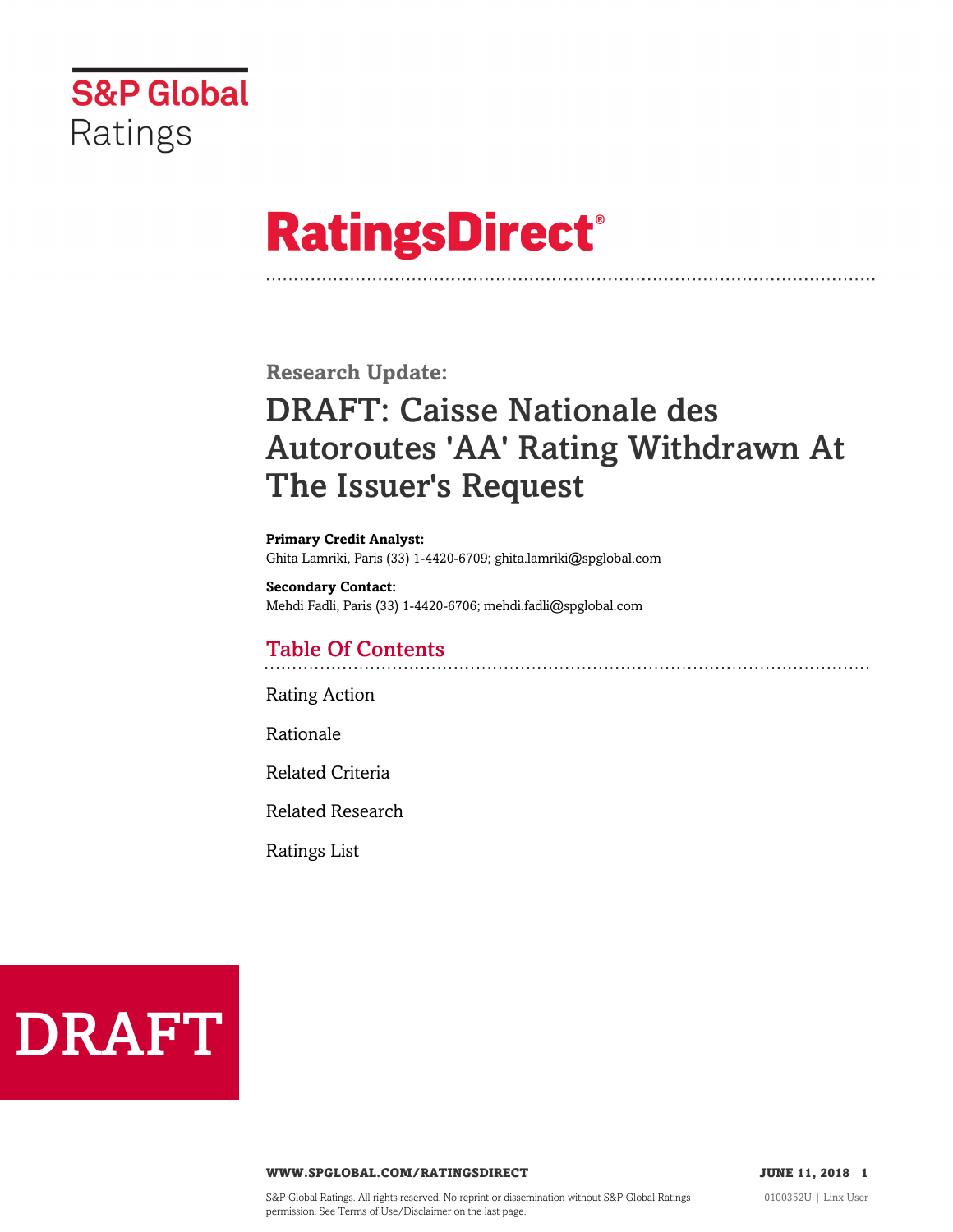**Research Update:**

### DRAFT: Caisse Nationale des Autoroutes 'AA' Rating Withdrawn At The Issuer's Request

S&PGR Withdraws Caisse Nationale des Autoroutes 'AA' Rating

#### <span id="page-1-0"></span>Rating Action

On June 12, 2018, S&P Global Ratings withdrew its 'AA' long-term issuer credit rating on Caisse Nationale des Autoroutes (CNA). At the time of the withdrawal, the outlook was stable.

#### <span id="page-1-1"></span>Rationale

Prior to the withdrawal, we equalized our rating on CNA with our long-term sovereign credit rating on France (unsolicited, AA/Stable/A-1+). This reflected our view that there is an almost certain likelihood that CNA would receive timely and sufficient extraordinary support from the French government in the event of financial distress.

We based our assessment of the likelihood of extraordinary government support on our view of CNA's:

- Critical role for France as a state administrative agency ("établissement public à caractère administratif" d'Etat; EPA), which was created for the sole mission of funding the construction and development of the French motorway network; and
- Integral link with the French government--which is its sole owner, reflecting strong government supervision and control.

At the time of the withdrawal, the stable outlook mirrored that on France and reflected our expectation that CNA would retain its critical role to and integral link with the French government.

#### <span id="page-1-2"></span>Related Criteria

- General Criteria: Rating Government-Related Entities: Methodology And Assumptions, March 25, 2015
- General Criteria: Use Of CreditWatch And Outlooks, Sept. 14, 2009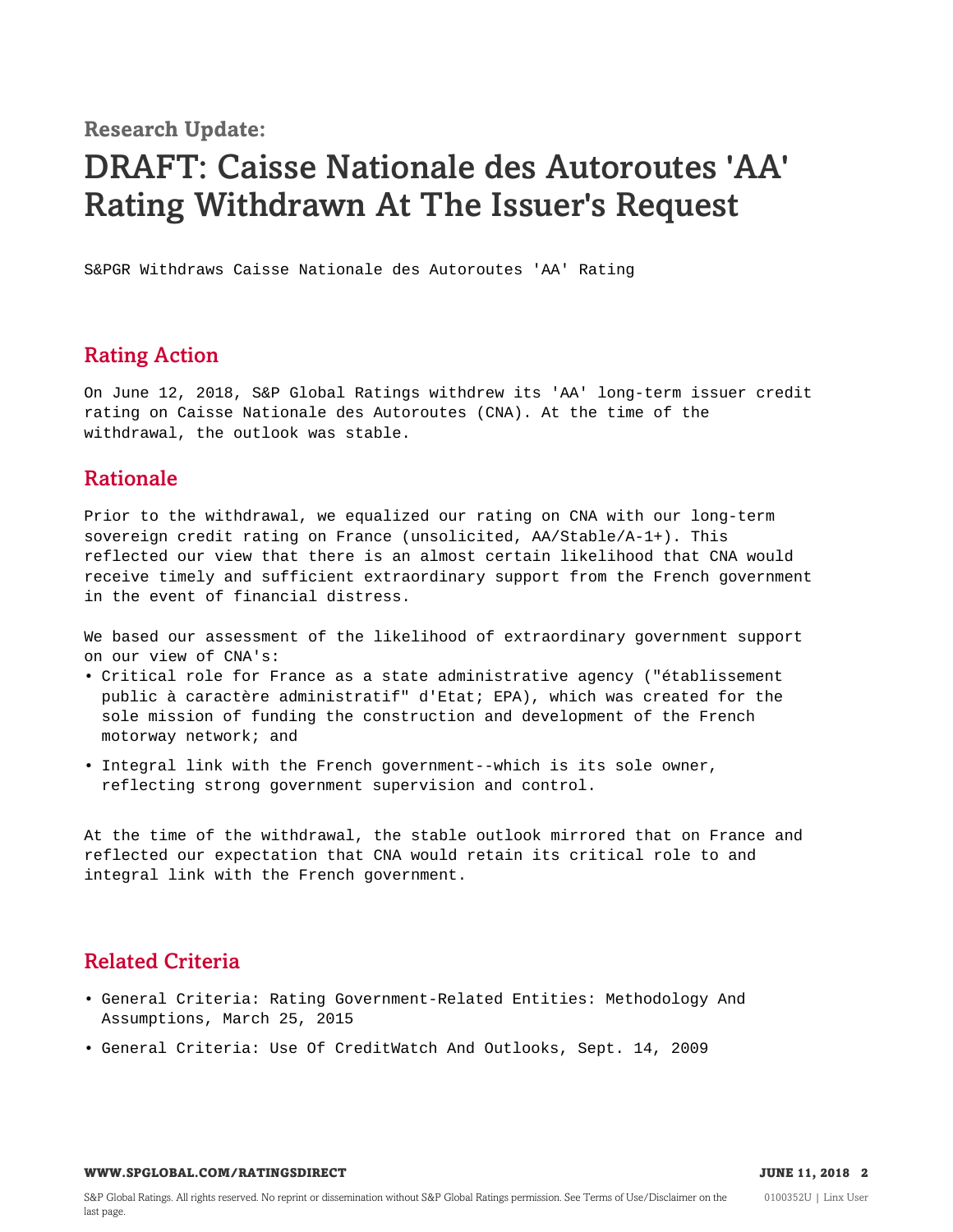#### <span id="page-2-0"></span>Related Research

<span id="page-2-1"></span>• France 'AA/A-1+' Ratings Affirmed; Outlook Stable, April 6, 2018

#### Ratings List

Certain terms used in this report, particularly certain adjectives used to express our view on rating relevant factors, have specific meanings ascribed to them in our criteria, and should therefore be read in conjunction with such criteria. Please see Ratings Criteria at www.standardandpoors.com for further information. Complete ratings information is available to subscribers of RatingsDirect at www.capitaliq.com. All ratings affected by this rating action can be found on S&P Global Ratings' public website at www.standardandpoors.com. Use the Ratings search box located in the left column. Alternatively, call one of the following S&P Global Ratings numbers: Client Support Europe (44) 20-7176-7176; London Press Office (44) 20-7176-3605; Paris (33) 1-4420-6708; Frankfurt (49) 69-33-999-225; Stockholm (46) 8-440-5914; or Moscow 7 (495) 783-4009.